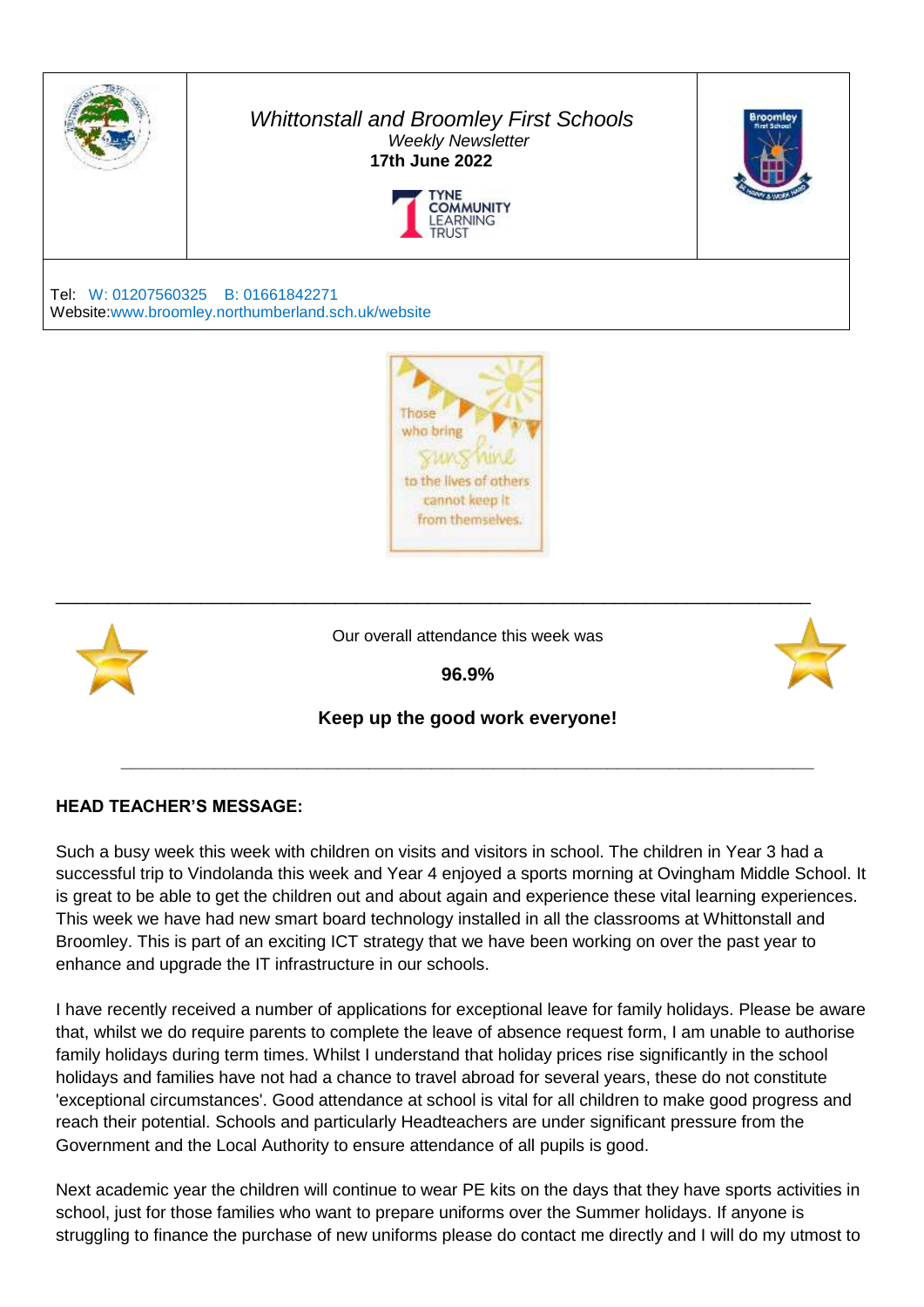help. Please also refer to the information below regarding our second hand uniform and feel free to contact the office if you have any questions.

Mrs Phillipson, our lovely admin assistant will be leaving us at the end of this academic year as she takes up her new exciting promotion to Office Manager at Mickley First School. I am sure you will all be thrilled for her as we all are but she will be a big miss to our team. We will be recruiting in the final weeks of this Summer term to have a replacement in place for September, I will update you in the coming weeks. We also welcome Miss Mansfield to the teaching staff in September as she joins us from the Sele First School. We will be informing the staff in the coming weeks of the class arrangements for September and the children will meet their new teachers on transfer day on Monday 4th July, where they will spend the morning in their new classrooms.

\_\_\_\_\_\_\_\_\_\_\_\_\_\_\_\_\_\_\_\_\_\_\_\_\_\_\_\_\_\_\_\_\_\_\_\_\_\_\_\_\_\_\_\_\_\_\_\_\_\_\_\_\_\_\_\_\_\_\_\_\_\_\_\_\_\_\_\_\_\_\_\_\_\_\_\_

## **AWARDS OF THE WEEK:**

## **Kid Awesome - Stars of the Week:**

Reception

● Tabby G for excellent art work involving symmetry with leaves, feathers and flowers. Year 1

● Leo K for his fantastic teamwork skills in creative curriculum Year 2

● Zac W for his excellent simile and repetition work in English. Year 3

● Lexi W for adding interesting extra details in her story writing.

Year 4

● Evie J for being so conscientious and hardworking in every lesson

## **Headteacher's Awards:**

- Josh G (Y1) for making really good choices
- Eloise B (Y1) for being very polite and always happy
- Oliver B (Y1) for always trying hard and being a good friend

## **SCHOOL UPDATES**



## **SECOND HAND UNIFORM:**

\_\_\_\_\_\_\_\_\_\_\_\_\_\_\_\_\_\_\_\_\_\_\_\_\_\_\_\_\_\_\_\_\_\_\_\_\_\_\_\_\_\_\_\_\_\_\_\_\_\_\_\_\_\_\_\_\_

Thank you to those parents who have dropped off second hand uniform this week. We have sorted the items into age range boxes which will be put on the yard at the end of the day for parents to have a look in. If you would like any of the uniform, we

will leave a collection box for any donations that you would like to make.

We would like to keep this going throughout the rest of this term if possible, so if any parents have any second hand uniform that they are happy to donate, please drop it in at the office when you can and we can keep the boxes topped up. We really appreciate your help with this.



## **MID TYNE KIDS CLUB - SUMMER OPENING:**

MTKC will be open as usual in the holidays but are now offering Fridays as well. They will be open Monday to Friday all the way through the holidays, including the additional holiday date on Friday 22 July. They have all sorts of exciting events planned across the summer weeks from golf and tennis, to circus performers and animal antics. Give them a call if you would like to book a space for your child or find out more - tel 0737 8175687

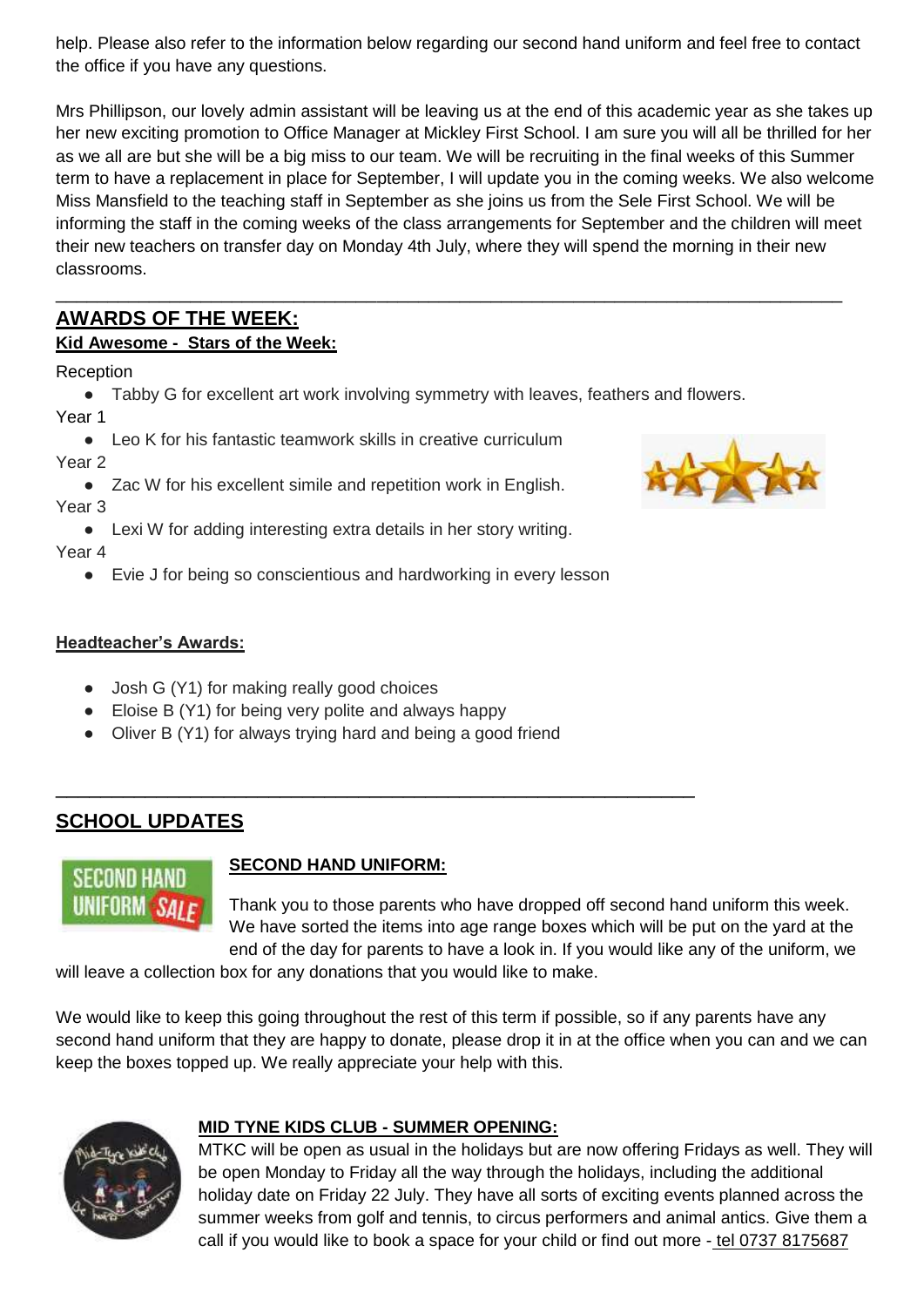

#### **PTA SUMMER RAFFLE:**

We are organising a summer raffle and would be so grateful if any businesses or parents could donate prizes! If you can, please contact us via our Facebook page or by emailing broomley.school.pta@gmail.com

Prizes can be handed in to the main office at Broomley First School. The raffle will be drawn at the Leavers disco and info about purchasing tickets will follow soon!

#### **BROOMLEY PTA SCHOOL? /ENTS SUMMER 22** Recently, money raised through the PTA has helped our school through: We would firstly like to thank all parents and helpers for • Reading verandas your continued support.  $\bullet$ Playtime toys for the yard Christmas Fair Here are the events for the rest of the academic year: · Year 4 Residential bus Summer Break The Rules Day - 10th June 2022 Details provided via ParentMail. **WHERE WE WOULD LIKE TO HELP** Summer/Leavers' disco - 15th July 2022 We would like to fund some new books for school and hope to sign up to the Its (School Library Service) program to provide topic based books for use in<br>their creative curriculum. This project allows books to be rotated regularly in<br>line with topics being studied and costs £11 per child. More deta Come and give the Year 4s a good old Broomley send off with stalls, face painting and some Yr 4 VIP treats! Entrance 50p, details to follow. found at: **Summer Raffle** uk/Education/Professionals/Sche The fundraising events here on the left aim to raise the funds for the last<br>instalment of this project to ensure each child has new resources next yea<br>If you would like to provide a separate donation for this direct to the Tickets to be sent home in advance and winners drawn at the disco. The Rainbow Orchard We are busy working on our forest school area and **COME JOIN US!** Rainbow Orchard with Miss Richardson. Soon the We love to have new members join us so if you could spare some time, children can start enjoying the natural space and get no matter how small, please email. We rely on volunteers for these planting! .<br>Look out for updates and how you can get involved in events to run and if you fancy more of an official role, we also have positions available. the BFS Newsletter! Christmas art /merchandise Thanksl We will be running this again after merchandise proved popular in previous years! Broomley First School Parent Teacher Association. **Broomley First School Parent Teacher Association** Email: broomley.school.pta@gmail.com clays bank, Ac: 40396540, Sort code: 20-40-09



## **CLASS PHOTOGRAPHS - ORDER INFORMATION:**

We have sent a parentmail to each class today with information about how to access your child's whole class photographs. If you follow the link below and enter the password per the parentmail, you will be able to view the photos and

decide if you would like to purchase one.

#### <https://proofs.debbieyoungphotography.com/BFSclass>

Any orders must be placed on line (following the link above) by Thursday 30th June. Debbie Young will then deliver the photographs to school by the end of the following week. Please let the office staff know if you have any queries.



## **New Reception Starters Welcome Picnic 21st June 3.30-5.00pm**

We would just like to remind parents of any children who will be starting Reception in September about our new starters picnic next Tuesday between 3.30 and 5.00pm. You will be able to play and explore in our fantastic EYFS outdoor classroom and take part in lots of fun activities in the Reception classroom. EYFS staff will be on hand to

answer any questions you may have and look forward to getting to know you and your child and Ms Shepherd will give a short presentation about starting in September and how you can support your child's transition at home. This presentation will be shared online. Please note, children must be accompanied by an adult for the entire session.

# **HOW DOES THE MONEY GO BACK INTO**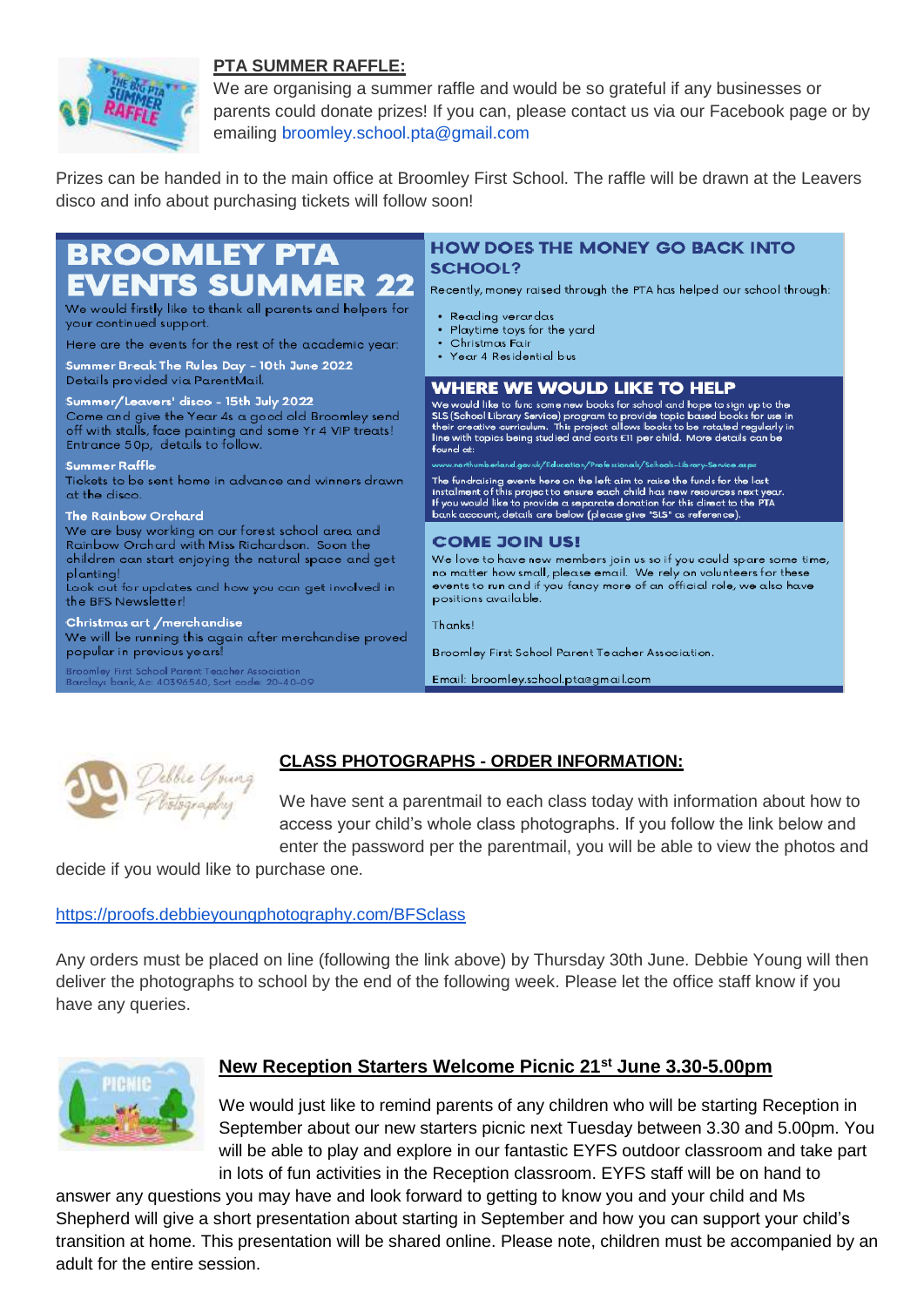### **Y3 Vindolanda Trip:**

Y3 had a lovely day for their trip to Vindolanda and the Roman army museum on Tuesday. Here are a few photos from the day to show you the kind of things they got up to.









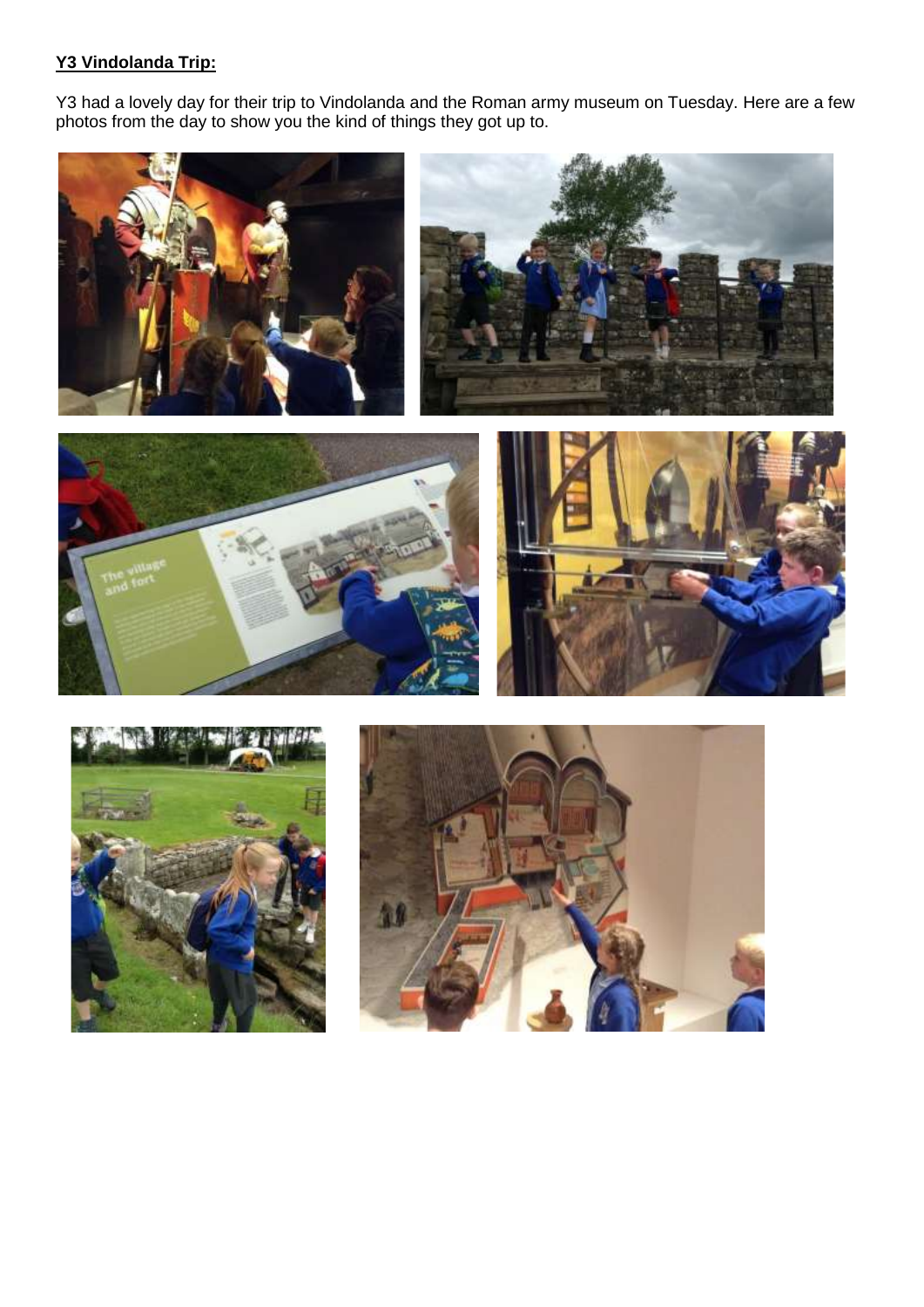

#### **Healthy Choices Week - w/c 27th June**

We have some fun and exciting activities planned for our healthy choices week which include yoga sessions with Kelly Norman, dance classes with LP Dance and for Y3, a

very exciting trip to South Shields to have a go at surfing. We are pleased to say that all these events are covered by our sports' premium grant so will be provided at no extra cost to parents. Watch this space for more information coming home soon.

#### **Y4 SPORTS' MORNING AT OVINGHAM MIDDLE SCHOOL:**

On Thursday morning, our Y4 class went across to Ovingham for the first of their visits - this time it was for a sports' morning. The children met some of the current OMS children and staff and had a great time taking part in all sorts of sporting activities. Here are some pictures from the event. The children will head across to OMS again for their orientation day on Tuesday 28th June.